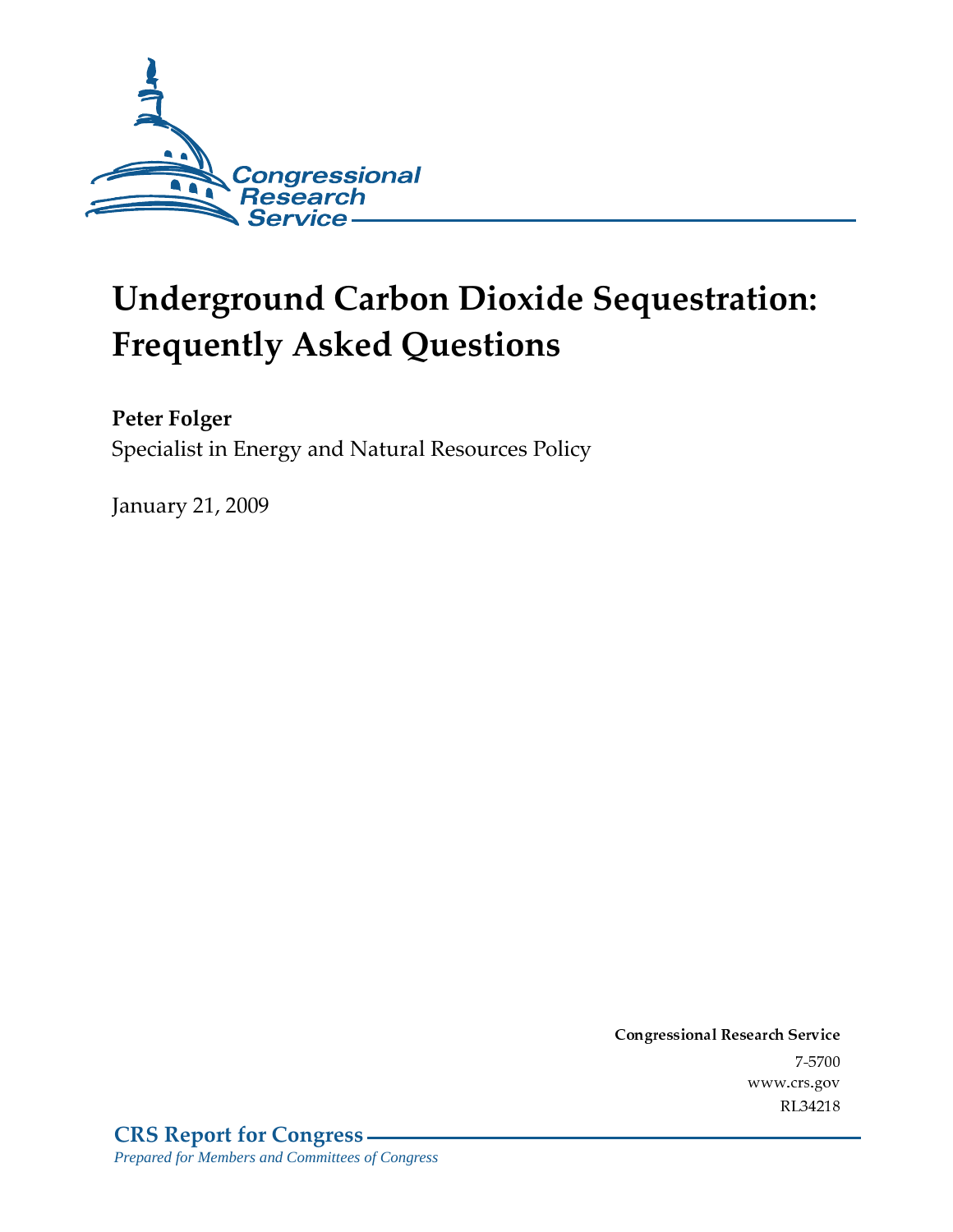### Summary

This report answers frequently asked questions about the geologic sequestration of carbon dioxide (CO2). The questions are broadly representative of typical inquiries regarding the process and mechanics of storing  $CO<sub>2</sub>$  underground, how much might be stored, and what might happen to  $CO<sub>2</sub>$  once it is injected underground. Geologic sequestration is one step in a process termed *carbon capture and sequestration*, or CCS. Following capture and transportation,  $CO<sub>2</sub>$  would be injected into geologic formations that have suitable volume, or pore space, to retain large quantities of the captured gas. Currently, the most promising reservoirs for storing  $CO<sub>2</sub>$  are oil and gas fields, deep saline reservoirs, and unmineable coal seams.

Preventing  $CO<sub>2</sub>$  from escaping a geologic formation would require careful reservoir characterization in advance of the injection phase of a project, as well as monitoring during and after  $CO<sub>2</sub>$  injection. Knowledge gained from over 30 years of injecting  $CO<sub>2</sub>$  underground to enhance oil recovery would be applied to storing  $CO<sub>2</sub>$  for CCS purposes. In addition, a variety of techniques are currently available for monitoring leaks from a reservoir, and knowledge gained from field testing may lead to improved or new technologies for detecting  $CO<sub>2</sub>$  leakage. Given the complexity of most geologic reservoirs, and the potentially huge volumes of  $CO<sub>2</sub>$  that may be injected, risk of some  $CO<sub>2</sub>$  leakage over time may never completely be eliminated. Even with careful characterization of a potential reservoir and monitoring of  $CO<sub>2</sub>$  migration during and after injection, the detailed fate of  $CO<sub>2</sub>$  stored underground may not be thoroughly understood.

The U.S. Department of Energy (DOE) has made an assessment of the potential sequestration capacity across the United States and parts of Canada and has determined that there exists sufficient volume to store approximately 600 years of  $CO<sub>2</sub>$  produced from total U.S. fossil fuel emissions (at current rates). The sequestration capacity estimate is primarily drawn from existing information on the geology and depends on several assumptions about geologic sequestration mechanisms. How the DOE estimate will compare to the actual sequestration capacity will depend, in part, on the results from a series of seven large-scale  $CO<sub>2</sub>$  injection experiments to be conducted by seven regional carbon sequestration partnerships across the United States. DOE has awarded funds totaling \$456.7 million for the seven injection tests, which are scheduled to begin in 2009.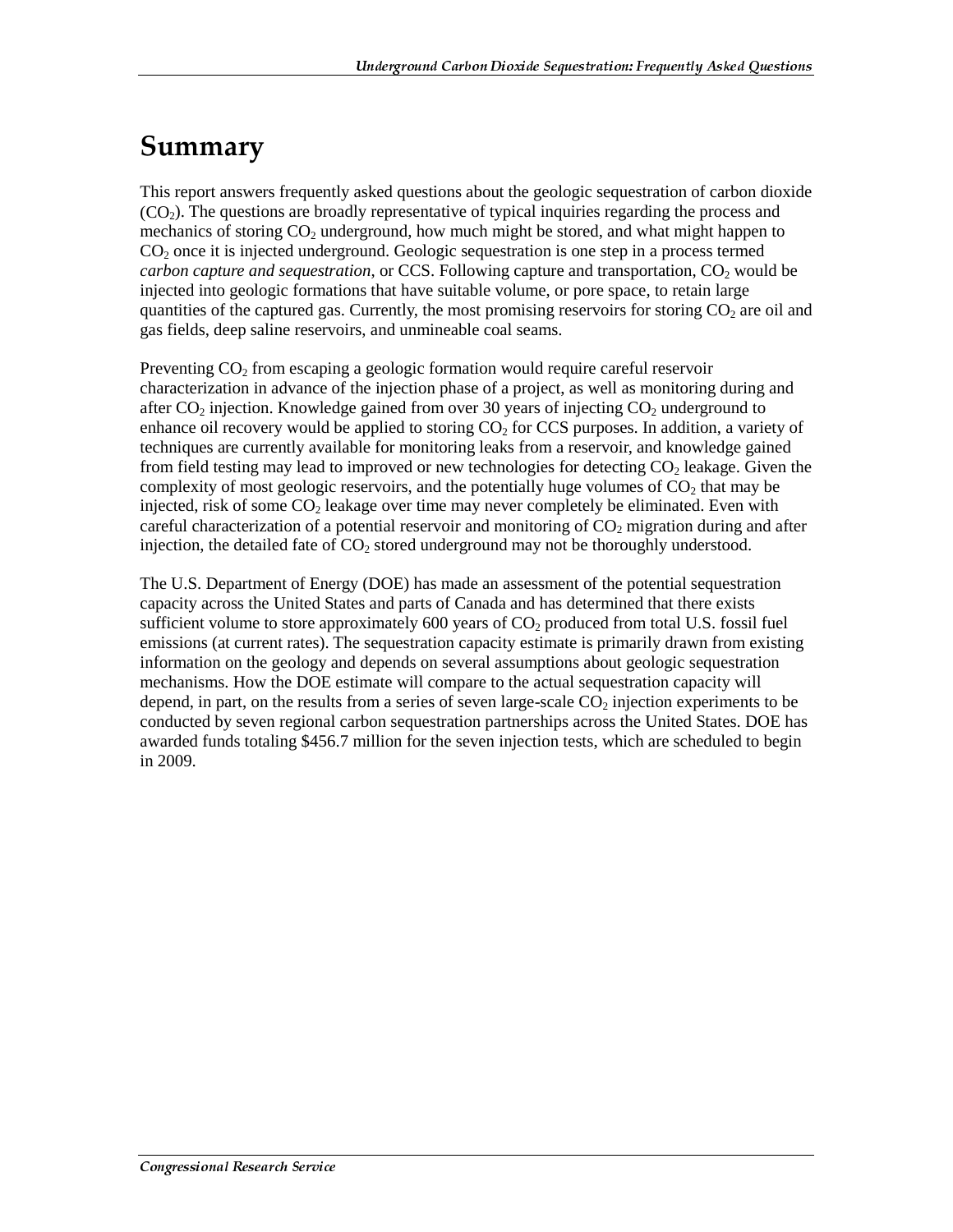### **Contents**

| What Is the Status of U.S. Demonstration Projects for Underground $CO_2$ Sequestration?11 |  |
|-------------------------------------------------------------------------------------------|--|

#### **Tables**

Table 1. Geological Sequestration Capacity for the United States and Parts of Canada................. 4

#### Contacts

|--|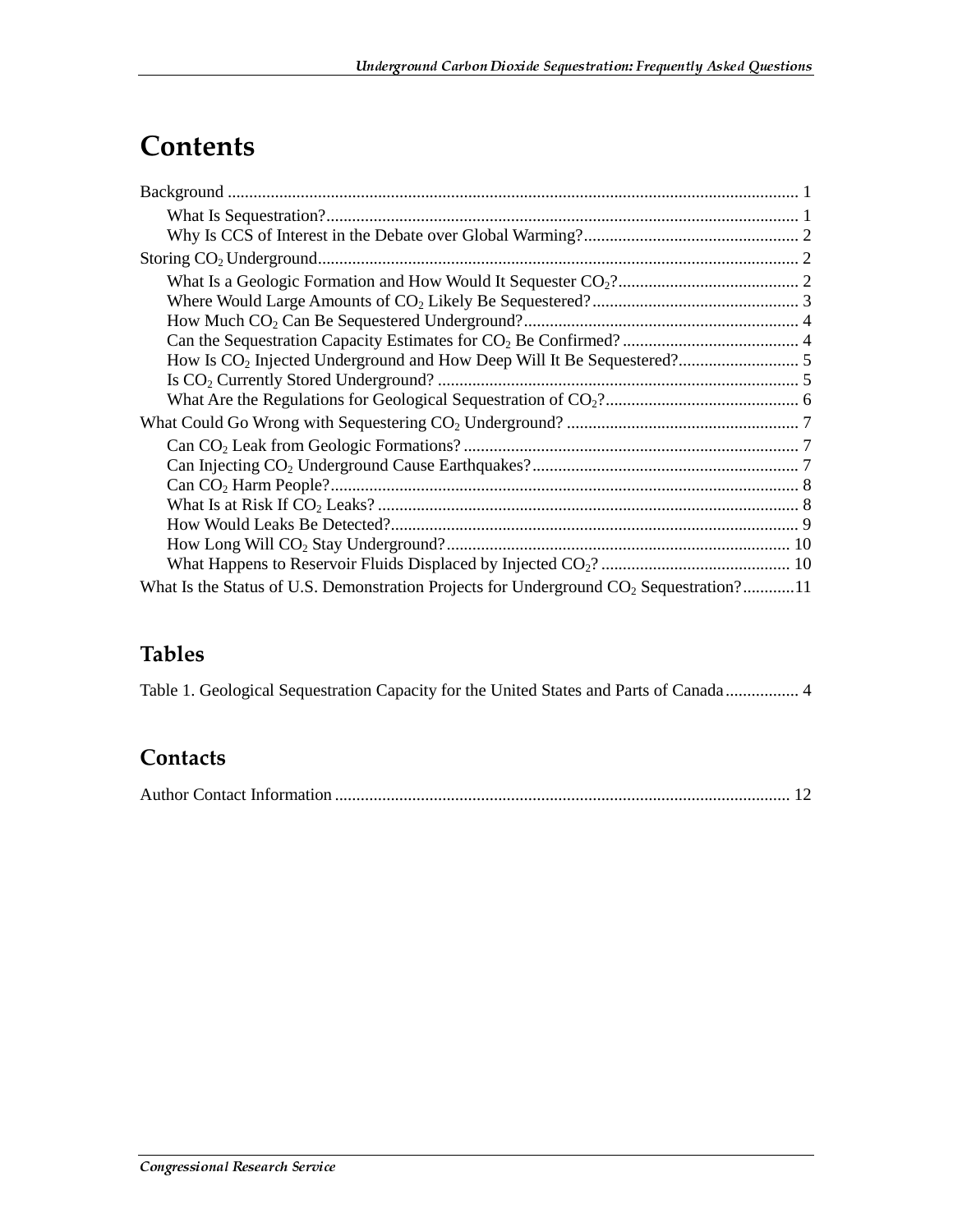any people are unfamiliar with the concept of sequestering carbon—most likely in the form of carbon dioxide  $(CO<sub>2</sub>)$ —underground in geologic reservoirs. This report  $\Box$  answers questions broadly representative of typical queries about why, where, and how May people are unfamiliar with the concept of sequestering carbon—most likely in form of carbon dioxide  $(CO_2)$ —underground in geologic reservoirs. This report answers questions broadly representative of typical queries a report answers several questions about what might happen if  $CO<sub>2</sub>$  escapes from underground storage. The term *carbon sequestratio*n includes carbon capture and sequestration (CCS), but it is also used to refer to the biological uptake of carbon from the atmosphere through photosynthesis. This report does not discuss biological sequestration.<sup>1</sup> Capturing and storing  $CO_2$  in the oceans is another possible option for carbon sequestration, although currently it is not deemed as promising as underground sequestration.<sup>2</sup>

The only operating major commercial project dedicated solely to  $CO<sub>2</sub>$  sequestration in a geologic reservoir today is the Sleipner Project, located approximately 150 miles off the coast of Norway in the North Sea. Two other operating commercial-scale  $CO<sub>2</sub>$  sequestration ventures—the Weyburn Project in south central Canada and the In Salah Project in Algeria—use the injected  $CO<sub>2</sub>$  to help recover oil and natural gas, respectively. In the United States, the oil and gas industry injects approximately 48 million metric tons of  $CO<sub>2</sub>$  each year for enhanced oil recovery (EOR), but permanently sequestering  $CO<sub>2</sub>$  has not been a focus of these EOR activities to date. The U.S. Department of Energy (DOE) has sponsored carbon sequestration research and development since 1997, and is embarking on a third phase of its geologic carbon sequestration research and development program. DOE is planning seven large-scale  $CO<sub>2</sub>$  sequestration injection experiments beginning in 2009.

### Background

#### **What Is Sequestration?**

Sequestration is a final step in a carbon capture and sequestration (CCS) process: capturing carbon—usually carbon dioxide  $(CO<sub>2</sub>)$ —at its source and storing it instead of releasing it to the atmosphere. The first step in CCS is to capture  $CO<sub>2</sub>$  at the source and produce a concentrated stream for transport and sequestration. Currently, three main approaches are available to capture  $CO<sub>2</sub>$  from large-scale industrial facilities, such as cement plants or fossil fuel power plants: (1) post-combustion capture, (2) pre-combustion capture, and (3) oxy-fuel combustion capture. Transportation of captured  $CO<sub>2</sub>$  is the second step in CCS. Pipelines are currently the most common method for transporting  $CO<sub>2</sub>$  in the United States, and would likely be used for CCS unless the  $CO<sub>2</sub>$  could be stored directly beneath the emission source. Injecting  $CO<sub>2</sub>$  underground into a geologic formation is the likely third step in the process, where the carbon would remain out of contact with the atmosphere.

<sup>1</sup> For information on biological uptake of carbon, see CRS Report RS22964, *Measuring and Monitoring Carbon in the Agricultural and Forestry Sectors*, by Ross W. Gorte and Renée Johnson.

 $2^2$  This report only discusses underground sequestration of CO<sub>2</sub>. For a broader discussion of CCS, see CRS Report RL33801, *Carbon Capture and Sequestration (CCS)*, by Peter Folger; CRS Report RL34621, *Capturing CO<sub>2</sub> from Coal-Fired Power Plants: Challenges for a Comprehensive Strategy*, by Larry Parker, Peter Folger, and Deborah D. Stine; and CRS Report RL33971, *Carbon Dioxide (CO2) Pipelines for Carbon Sequestration: Emerging Policy Issues*, by Paul W. Parfomak and Peter Folger.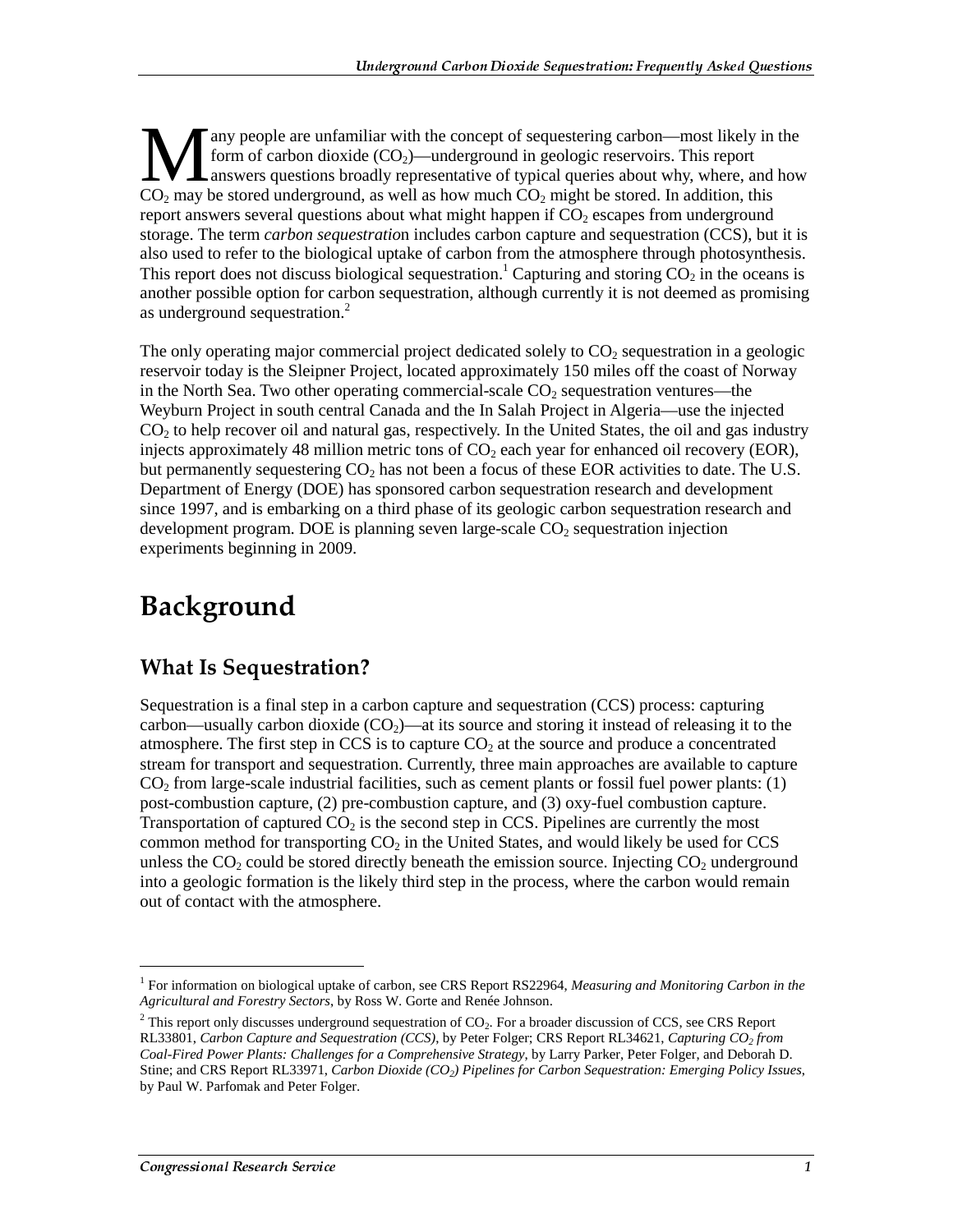#### Why Is CCS of Interest in the Debate over Global Warming?

CCS is attracting interest as a measure for mitigating global climate change because large amounts of CO<sub>2</sub> emitted from fossil fuel use and other industrial processes such as cement manufacturing could potentially be captured and stored underground. Most scientists have concluded that greenhouse gases (GHG) emitted by humans are influencing the global climate. Although natural events such as volcanic eruptions or variability in the sun's energy output also contribute to climate variability, scientists cannot explain the climate changes in the past few decades without including the effects of elevated GHG concentrations from fossil fuel use, land clearing, and industrial and agricultural emissions.<sup>3</sup> Of all the GHGs emitted by humans,  $CO_2$  is considered most important, in part because large volumes of the gas are released to the atmosphere each year. A large fraction of  $CO<sub>2</sub>$  emitted by human activities remains in the atmosphere; in fact,  $CO<sub>2</sub>$  concentrations in the atmosphere have increased by one-third since the Industrial Revolution, from about 280 parts per million (ppm) in 1750 to over 380 ppm today.<sup>4</sup> In the United States, fossil fuel combustion accounts for  $94\%$  of all  $CO<sub>2</sub>$  emissions. One-third of U.S. CO<sub>2</sub> emissions come from fossil-fueled electricity generating power plants. These plants may be the most likely initial candidates for CCS because they are predominantly large, singlepoint sources of emissions. An assumption inherent in CCS is that  $CO<sub>2</sub>$  will be stored underground in sufficient quantity, and for sufficient time, to significantly ameliorate impacts of GHG-influenced climate change.

# Storing CO2 Underground

### What Is a Geologic Formation and How Would It Sequester  $\mathrm{CO}_2$ ?

CO<sub>2</sub> would need to be stored underground in *geologic formations*<sup>5</sup> with characteristics that would trap large volumes of  $CO<sub>2</sub>$  and not allow significant leakage from the formation. Some of these characteristics include open spaces, known as *porosity;* sufficient interconnectivity between the open spaces so that  $CO<sub>2</sub>$  can flow laterally or migrate within the formation, known as *permeability*; and a layer or boundary that is impermeable to upward flow so that  $CO<sub>2</sub>$  is trapped underground. Many types of geologic formations have these features, such as sandstones and limestones, and some geologic formations are tens to hundreds of feet thick and may extend laterally for miles. Geologic formations that are potential  $CO<sub>2</sub>$  reservoirs may be analogous to reservoirs that trap oil and gas. Oil and gas can be found in sandstones, limestones, and other permeable formations, trapped for millions of years until tapped by wells drilled from the surface to extract the hydrocarbons. An overlying layer of low permeability, commonly referred to as a *caprock* or *geologic seal* (such as shales or siltstones), prevents oil and gas from migrating out of the permeable formation. Similarly, a caprock or geologic seal would be expected to trap  $CO<sub>2</sub>$  and prevent it from leaking upwards.

<sup>3</sup> For more information on the science and policy of climate change, see CRS Report RL34513, *Climate Change: Current Issues and Policy Tools*, by Jane A. Leggett.

<sup>&</sup>lt;sup>4</sup> For more information on why CO<sub>2</sub> concentrations are increasing in the atmosphere, see CRS Report RL34059, *The Carbon Cycle: Implications for Climate Change and Congress*, by Peter Folger.

<sup>&</sup>lt;sup>5</sup> A geologic formation refers to a body of rock, igneous, metamorphic, or sedimentary, that can be identified by its geologic characteristics (e.g., types of minerals, age, chemical composition) and can be mapped at the Earth's surface or traceable in the subsurface.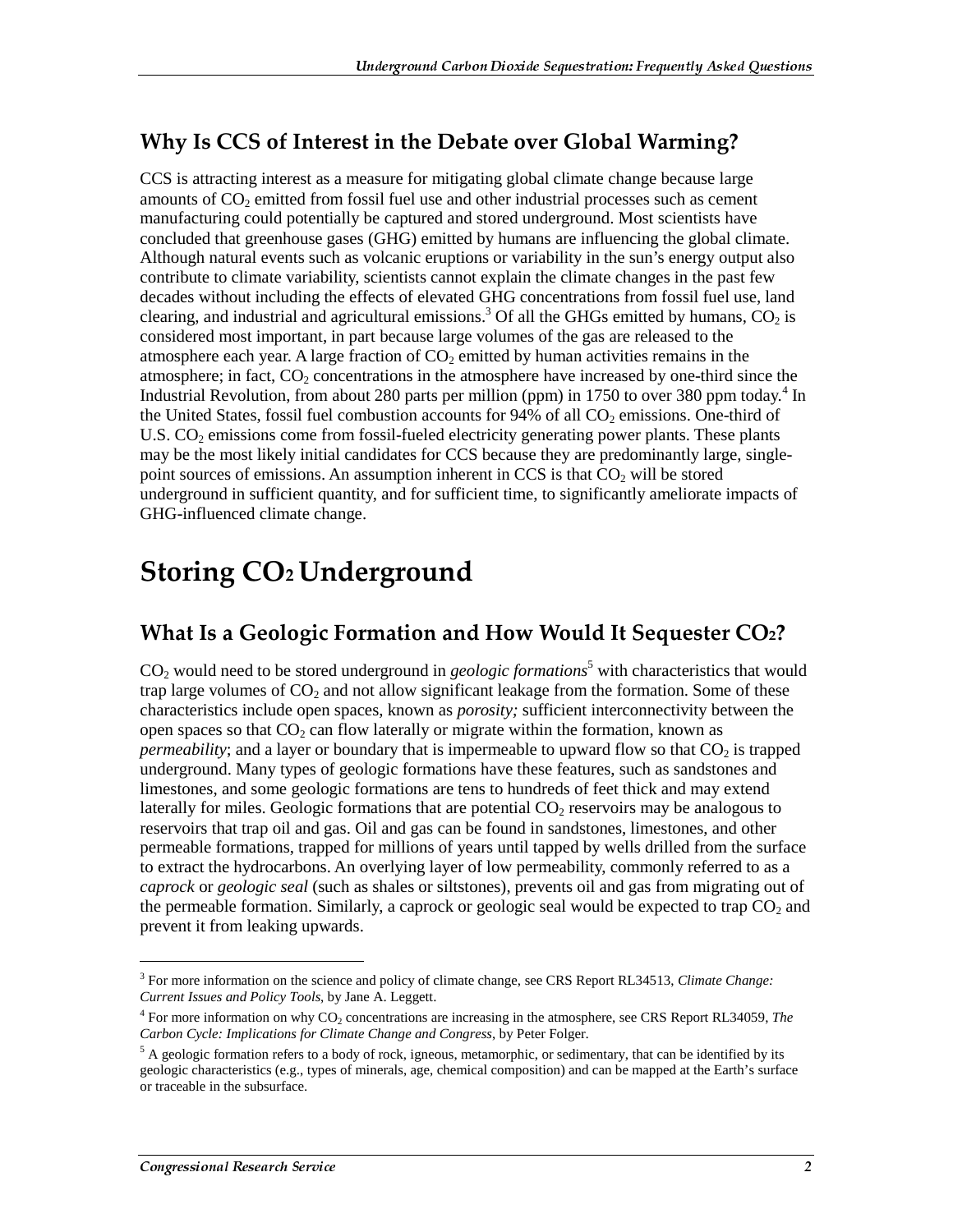Other types of geologic formations may possess characteristics that could trap  $CO<sub>2</sub>$  underground. For example, coal beds are commonly porous and permeable and are viewed as potential reservoirs for storing  $CO<sub>2</sub>$ . In addition, methane gas—which forms naturally from the coal—often remains bound to the organic molecules within the coal seam. Experiments have shown that coal also can bind  $CO<sub>2</sub>$  to its mineral surfaces, and the organic molecules may actually prefer to trap  $CO<sub>2</sub>$  instead of the naturally occurring methane. Other types of geologic formations, known as black shales, also possess this binding ability, and may be potential reservoirs for  $CO<sub>2</sub>$ sequestration. Shales typically have low permeability, however, which may make it difficult to inject large volumes of  $CO<sub>2</sub>$  at rates comparable to other types of geologic formations.

Another type of geologic formation that may be a candidate for  $CO<sub>2</sub>$  sequestration is known as flood basalt,<sup>6</sup> such as that found on the Columbia River Plateau. Large and thick formations of flood basalts occur globally, and may have favorable characteristics for  $CO<sub>2</sub>$  sequestration, such as high porosity and permeability. Of further interest is the capacity for the minerals in these flood basalts to chemically react with  $CO<sub>2</sub>$ , which could result in a large-scale conversion of the gas into stable, solid minerals that would remain underground for thousands of years.

### Where Would Large Amounts of  $\mathsf{CO}_2$  Likely Be Sequestered?

It is generally agreed that the most promising underground locations for storing  $CO<sub>2</sub>$  underground fall into three categories: (1) oil and gas reservoirs; (2) deep saline reservoirs<sup>7</sup>; and (3) unmineable coal seams. Oil and gas reservoirs and deep saline reservoirs are composed of porous and permeable geologic formations, as discussed above, whose pore space is filled either with hydrocarbons, saline water (brine), or some combination of both. Coal that is not economically mineable because the beds are not thick enough, the beds are too deep, or the structural integrity of the coal bed<sup>8</sup> is inadequate for mining may have the properties discussed above, making them amenable to  $CO<sub>2</sub>$  sequestration.

According to a U.S. Department of Energy (DOE) report,<sup>9</sup> at least one of each of these three types of potential  $CO<sub>2</sub>$  reservoirs occur across most of the United States in relative proximity to many large point sources of  $CO<sub>2</sub>$ , such as fossil fuel power plants or cement plants. Deep saline formations are the most widespread, and have the most potential sequestration capacity compared to oil and gas reservoirs or unmineable coal seams. Oil and gas fields or unmineable coal seams, however, could produce incremental amounts of crude oil or methane with  $CO<sub>2</sub>$  injection, which could offset some of the costs of storing  $CO<sub>2</sub>$ . These techniques are referred to as enhanced oil recovery (EOR) and enhanced coal bed methane recovery (ECBM). Not all power plants, cement plants, and other large, stationary  $CO<sub>2</sub>$  emitters are close to potential reservoirs, however.

 $\overline{a}$ 

 $<sup>6</sup>$  Flood basalts are vast expanses of solidified lava that erupted over large regions in several locations around the globe.</sup> In addition to the Columbia River Plateau flood basalts, other well-known flood basalts include the Deccan Traps in India and the Siberian Traps in Russia.

<sup>7</sup> Sometimes the term *saline aquifer* is used in this context, which is probably a misnomer, because the saline formations being discussed for  $CO<sub>2</sub>$  sequestration are typically too saline for drinking or agricultural use. Shallow aquifers that are brackish might be used as drinking water or agricultural resources with some treatment, such as desalination, but such aquifers probably would not be considered as prime targets for storing  $CO<sub>2</sub>$ .

<sup>8</sup> *Coal bed* and *coal seam* are interchangeable terms.

<sup>9</sup> U.S. Dept. of Energy, National Energy Technology Laboratory, *2008 Carbon Sequestration Atlas of the United States and Canada*, 2nd ed. (November 2009), 140 pages. Hereafter referred to as the 2008 Carbon Sequestration Atlas. See http://www.netl.doe.gov/technologies/carbon\_seq/refshelf/atlasII/.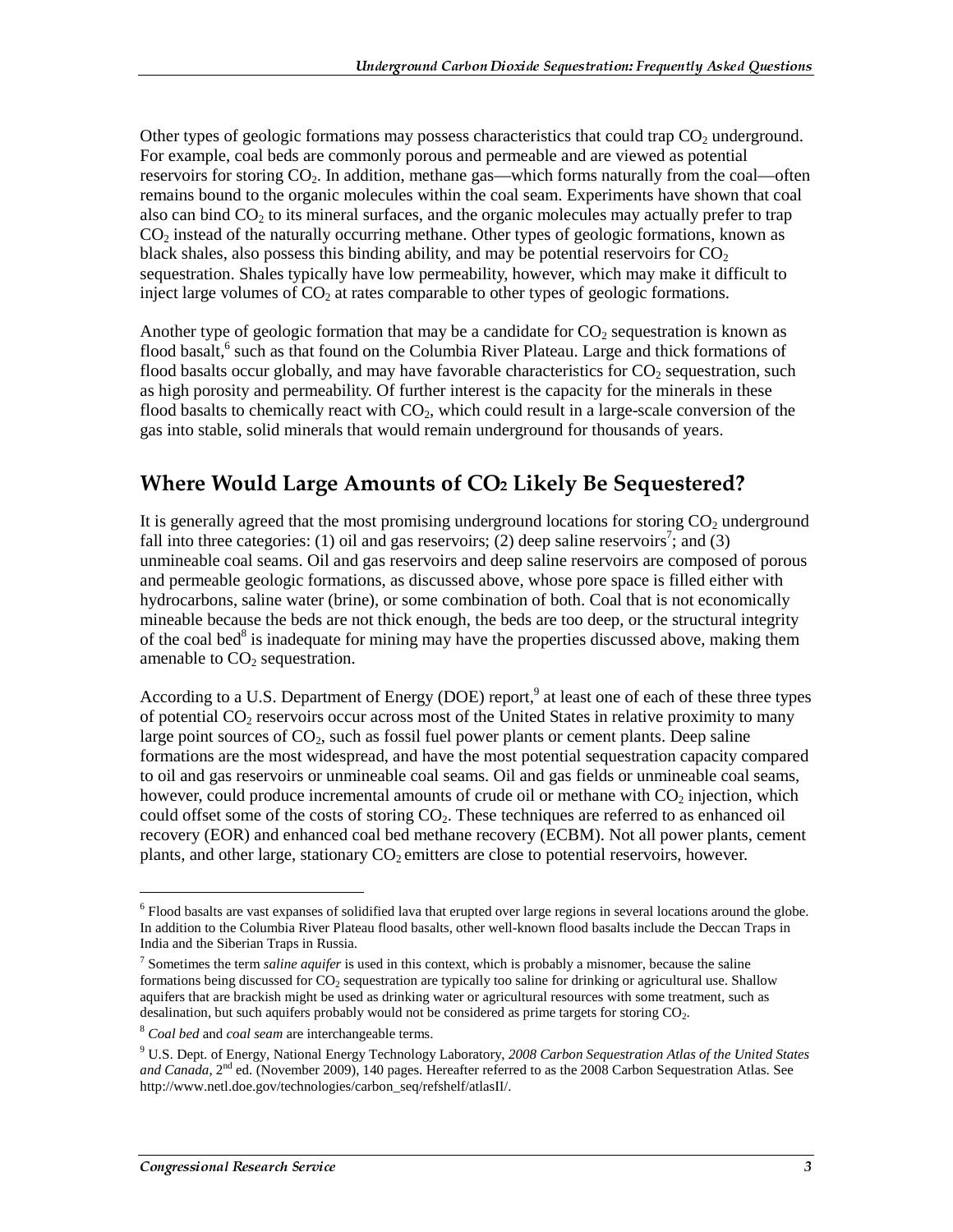Captured  $CO<sub>2</sub>$  from sources in New England and portions of the mid-Atlantic seaboard, for example, might have to be transported over long distances to reach a suitable sequestration site.

### How Much  $\mathop{\rm CO_{2}}$  Can Be Sequestered Underground?

**Table 1** shows estimates for CO<sub>2</sub> sequestration capacity in the United States and parts of Canada for the three reservoir types discussed above, according to the DOE 2008 Carbon Sequestration Atlas.

| allu Fal ts VI Callaud          |                                                                     |                                                                     |  |
|---------------------------------|---------------------------------------------------------------------|---------------------------------------------------------------------|--|
| Reservoir type                  | Lower estimate of<br>sequestration capacity<br>(GtCO <sub>2</sub> ) | Upper estimate of<br>sequestration capacity<br>(GtCO <sub>2</sub> ) |  |
| Oil and gas fields <sup>a</sup> | 138                                                                 |                                                                     |  |
| Deep saline formations          | 3.297                                                               | 12.618                                                              |  |
| Unmineable coal seams           | 157                                                                 | 178                                                                 |  |

| Table 1. Geological Sequestration Capacity for the United States |  |
|------------------------------------------------------------------|--|
| and Parts of Canada                                              |  |

Source: 2008 Carbon Sequestration Atlas.

Note: GtCO<sub>2</sub> equals a billion metric tons of CO<sub>2</sub>. A metric ton is approximately 2,200 pounds.

a. According to DOE, oil and gas fields are sufficiently well-understood so that no range of values for sequestration capacity is given.

Even the lower estimates of sequestration capacity, when added together, indicate that the United States has enough potential capacity to store its total  $CO<sub>2</sub>$  emissions from fossil fuels for over 600 years (at the current rate of emissions).<sup>10</sup> Excluding  $CO_2$  emissions from fossil fuels used for transportation, which, because of the millions of small and dispersed sources, would likely *not* be captured and stored underground, these estimates suggest the United States could store over 900 years of  $CO_2$  emitted from sources like power plants, factories, and cement manufacturers.<sup>11</sup> Whether  $CO<sub>2</sub>$  can be economically captured, transported, and stored underground, however, remains an open question.

#### Can the Sequestration Capacity Estimates for CO<sub>2</sub> Be Confirmed?

On any areas weaker and (1) and gas fields the most gas fields and gas fields and gas fields constant and gas fields are sufficient of  $\sim 200$  points. According to DOE, only and gas fields are sufficently well-under-stoo Unmineable coal seams<br>
Source: 2008 Carbon Sequestration Adias.<br>
Note Cic Co<sub>2</sub> equals a billion metric ton is a proximately 2,200 pounds<br>
According to DOE oil and gas fields are sufficiently well-understood so that no ra **Source:** 2008 Carbon Sequestration Atlas<br> **Note:** GicC<sub>2</sub> equals a billion metric tons of CO<sub>2</sub>. A metric ton is approximately 2,200 pounds<br>
a. According to DOE, oil and gas helds are sufficiently well-understood so that The sequestration estimates are primarily drawn from existing information on the geology of the formations and various assumptions about the geologic sequestration mechanisms. Key considerations in the estimates include (1) how much total sequestration space is available for each type of reservoir, and (2) what is the efficiency of storing  $CO<sub>2</sub>$  in the available sequestration space (i.e., what fraction of the total pore space could actually be occupied by  $CO<sub>2</sub>$ ). The accuracy of the sequestration capacity estimates of the reservoirs will be tested, in part, by a series of planned experiments: large-volume injection tests whereby  $CO<sub>2</sub>$  is injected into a formation and its behavior monitored (discussed below). The experiments could produce results that will enable

<sup>&</sup>lt;sup>10</sup> In 2006, the United States emitted approximately 5.6 GtCO<sub>2</sub> from the combustion of fossil fuels. See http://epa.gov/ climatechange/emissions/usinventoryreport.html.

 $11$  The estimates for potential sequestration capacity provided in the 2008 Sequestration Atlas are more than triple the estimates provided in the 2007 version of the atlas.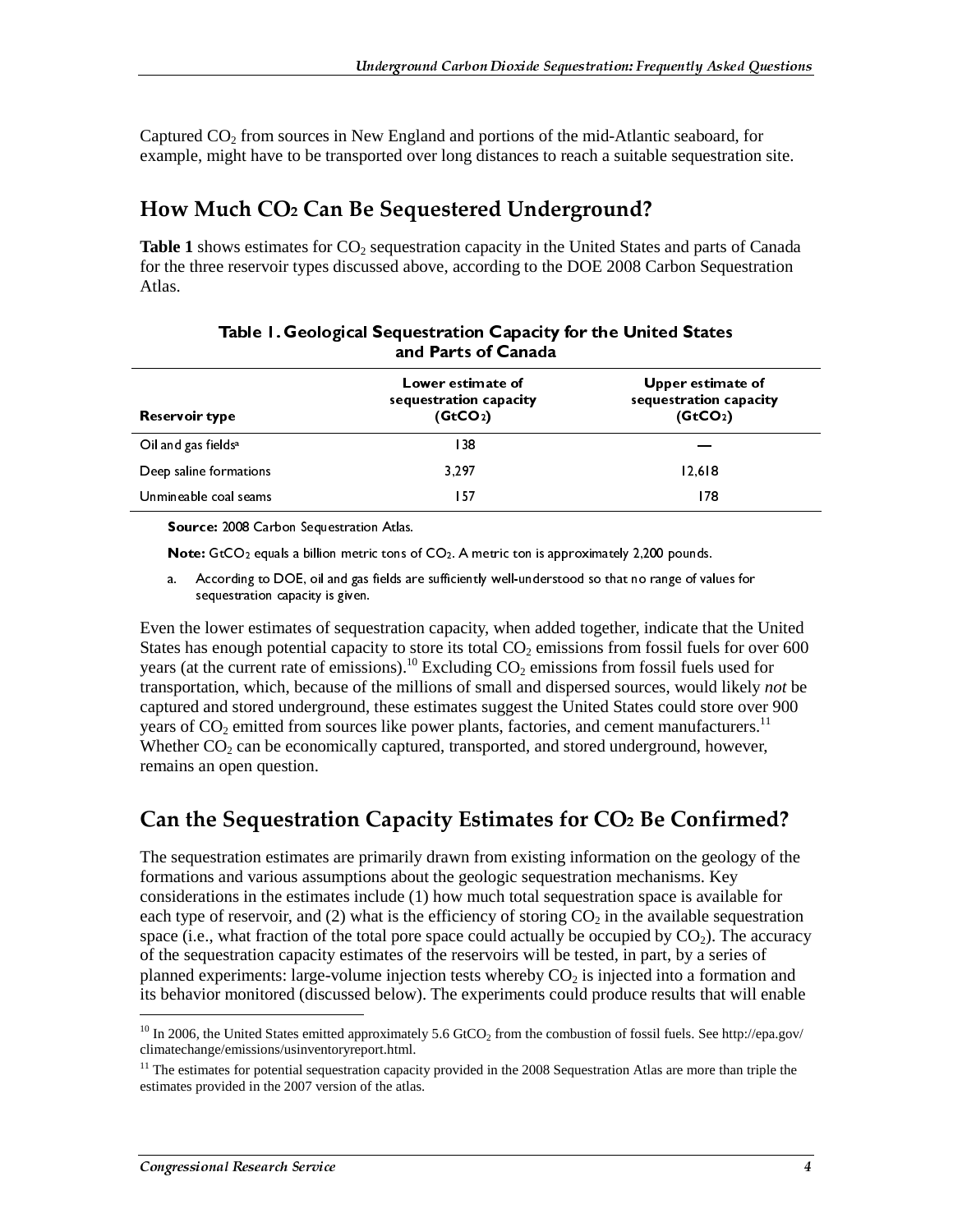researchers to test their assumptions about the sequestration properties of the geologic formations.<sup>12</sup>

#### How Is CO2 Injected Underground and How Deep Will It Be Sequestered?

In a CCS operation, after  $CO<sub>2</sub>$  is captured from its source, it would be compressed, transported, and injected via wells into the sequestration reservoir. Compressing  $CO<sub>2</sub>$  is important because it becomes denser and occupies less space with increasing pressure. The denser it becomes, the more  $CO<sub>2</sub>$  can be stored within the pore space of a geologic reservoir. Also, with enough pressure and at a high enough temperature,  $CO<sub>2</sub>$  becomes *supercritical*, and is dense like a liquid, but flows like a gas. The ability of  $CO<sub>2</sub>$  to disperse efficiently through the interconnected pore spaces of a geologic reservoir increases significantly if it is under enough pressure to be a supercritical fluid.

The density of  $CO<sub>2</sub>$  increases still further if injected deeper due to the pressure of the overlying rocks. The denser it becomes, the more likely the  $CO<sub>2</sub>$  may stay underground. Conversely, if  $CO<sub>2</sub>$ is injected at shallow depths, it may be more likely to escape the reservoir. Above a depth of  $2,500$  feet, the chances increase that  $CO<sub>2</sub>$  would tend to rise towards the surface as a buoyant gas. Thus, it is likely that oil and gas reservoirs and saline formations located deeper than 2,500 feet would be preferred over shallower geologic formations. It is also recognized that injecting  $CO<sub>2</sub>$ deeper increases the distance between the sequestration reservoir and fresh water aquifers—used for drinking water or agricultural purposes—that are usually located at shallower depths.

### Is CO2 Currently Stored Underground?

The petroleum industry in the United States injects approximately 48 million metric tons of  $CO<sub>2</sub>$ underground each year to help recover oil and gas resources (enhanced oil recovery, or EOR).<sup>13</sup> Injected  $CO<sub>2</sub>$  expands and helps drive oil that is not recovered by primary or secondary recovery towards a production well.<sup>14</sup> Also, the  $CO<sub>2</sub>$  can dissolve in the oil, making it less viscous and able to flow more easily in the geologic formation. Some of the  $CO<sub>2</sub>$  is trapped in the reservoir during EOR; however, a large fraction of the injected gas may be pumped to the surface with the recovered oil, where it is usually separated from the oil and reinjected.<sup>15</sup> Approximately 75% of the  $CO<sub>2</sub>$  injected for EOR in the United States comes from naturally occurring underground deposits; only about 12 million metric tons of  $CO<sub>2</sub>$  comes from manmade sources like fertilizer or gas-processing plants.<sup>16</sup> Thus, only small amounts of  $CO<sub>2</sub>$  produced by industrial processes are currently injected underground in EOR operations.

 $\overline{a}$ 

<sup>&</sup>lt;sup>12</sup> See the DOE National Energy Technology Laboratory FAQ Information Portal, at http://www.netl.doe.gov/ technologies/carbon\_seq/FAQs/project-status.html#Geologic\_Field.

<sup>&</sup>lt;sup>13</sup> U.S. DOE, *Carbon Sequestration Through Enhanced Oil Recovery*, National Energy Technology Laboratory (March, 2008), at http://www.netl.doe.gov/publications/factsheets/program/Prog053.pdf.

 $14$  Primary recovery relies on the natural pressure of the reservoir to drive the oil or gas to the production well; secondary recovery uses water or gas to produce more petroleum. EOR is known as a tertiary recovery technique. See http://www.fossil.energy.gov/programs/oilgas/eor/index.html.

<sup>&</sup>lt;sup>15</sup> According to DOE, approximately 9 million metric tons of the  $CO<sub>2</sub>$  used for EOR, or approximately 20% of the total injected each year, remains trapped underground.

<sup>16</sup> U.S. DOE, *Carbon Sequestration Through Enhanced Oil Recovery*, National Energy Technology Laboratory (March, 2008).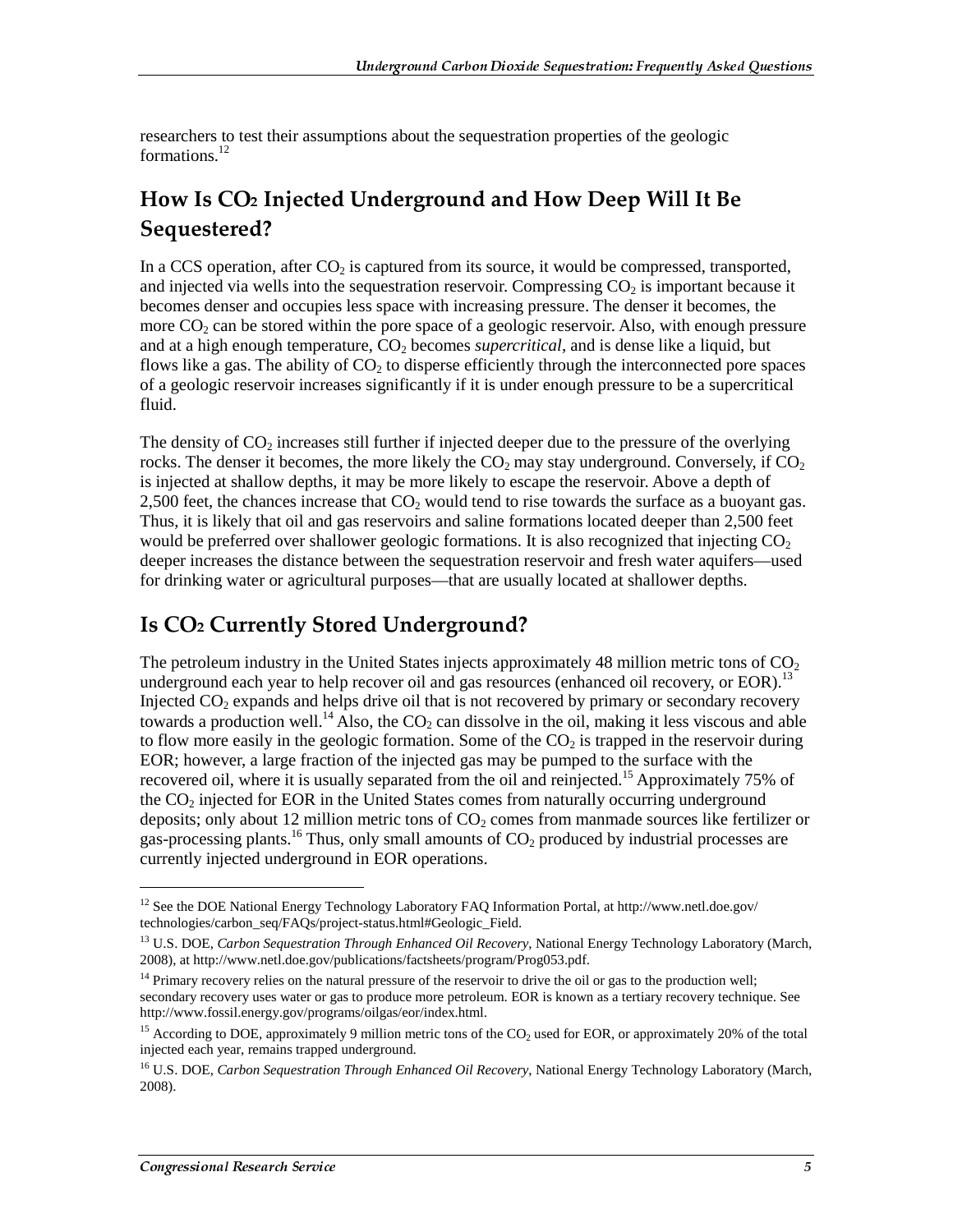The United States leads the world in EOR activities and the petroleum industry has over 30 years of EOR experience. Engineering techniques and knowledge acquired since the early 1970s may be directly applicable to CCS. In fact, the amount of  $CO<sub>2</sub>$  produced from a typical 500 megawatt coal-fired power plant—about 10,000 metric tons per day—is comparable to the daily injection rates for some EOR operations.<sup>17</sup> However, because the purpose of EOR is to extract oil and gas not normally recoverable, the net sequestration of  $CO<sub>2</sub>$  in EOR operations may be negligible, because the extracted oil and gas is burned for energy which releases  $CO<sub>2</sub>$  to the atmosphere. Moreover, even if all of the  $CO<sub>2</sub>$  used in U.S. EOR operations today remained trapped underground, it would represent a small fraction of the current U.S. emissions: fossil fuel power plants alone emit to the atmosphere nearly 50 times the EOR amount of  $CO<sub>2</sub>$  each year.

The only operating major commercial project dedicated to  $CO<sub>2</sub>$  sequestration in a geologic reservoir today is the Sleipner Project, located approximately 150 miles off the coast of Norway in the North Sea.<sup>18</sup> Over 2,700 metric tons of  $CO_2$  per day—separated from natural gas at the Sleipner West Gas Field—is injected 2,600 feet below the seabed. Over the lifetime of the project, over 20 million metric tons of  $CO<sub>2</sub>$  are expected to be injected into the saline formation, which is sealed at the top by an extensive and thick shale layer.<sup>19</sup> Monitoring surveys of the injected  $CO<sub>2</sub>$  indicate that the gas has spread out over nearly two square miles underground without leaking upwards. Long-term simulations also suggest that over hundreds to thousands of years the  $CO<sub>2</sub>$  will eventually dissolve in the saline water, becoming heavier and less likely to migrate away from the reservoir.

### What Are the Regulations for Geological Sequestration of  $\mathrm{CO}_2\text{?}{}$

No existing federal regulations govern the injection and storage of  $CO<sub>2</sub>$  for the purposes of carbon sequestration. But in July 2008 the U.S. Environmental Protection Agency (EPA) released a draft rule that would regulate  $CO<sub>2</sub>$  injection for the purposes of geological sequestration under the authority of the Safe Drinking Water Act, Underground Injection Control (UIC) program.<sup>20</sup> Under the proposal, the EPA would create a new class of injection wells (Class VI) and establish national requirements that would apply to the Class VI wells.<sup>21</sup> EPA accepted public comments through December 2008, and expects to promulgate a final rule in 2010 or 2011. Some observers have noted that regulating  $CO<sub>2</sub>$  injection solely to protect groundwater, which is the focus of the EPA Class VI requirements, may not fully address the primary purpose of storing  $CO<sub>2</sub>$ underground, which is to reduce atmospheric concentrations. $2<sup>2</sup>$ 

 $\overline{a}$ 

<sup>17</sup> Intergovernmental Panel on Climate Change (IPCC) Special Report: *Carbon Dioxide Capture and Storage*, 2005, p. 233. Hereafter referred to as IPCC Special Report.

 $18$  The Weyburn and In Salah Projects, mentioned earlier, use the injected CO<sub>2</sub> to enhance oil and gas recovery as well as for carbon sequestration. At Sleipner, the  $CO<sub>2</sub>$  is injected solely for the purpose of permanent storage.

<sup>&</sup>lt;sup>19</sup> IPCC Special Report, Box 5.1.

<sup>20</sup> *Federal Register*, pp. 43491-43541 (July 25, 2008).

<sup>&</sup>lt;sup>21</sup> The UIC program currently includes five classes of injection wells  $(I-V)$ . For more information about the Safe Drinking Water Act and the UIC program, see CRS Report RL34201, *Safe Drinking Water Act (SDWA): Selected Regulatory and Legislative Issues*, by Mary Tiemann.

<sup>&</sup>lt;sup>22</sup> See, for example, *Carbon Capture and Sequestration: Framing the Issues for Regulation*, an Interim Report from the CCSReg Project (December 2008), pp. 73-90; at http://www.ccsreg.org/interimreport/feedback.php.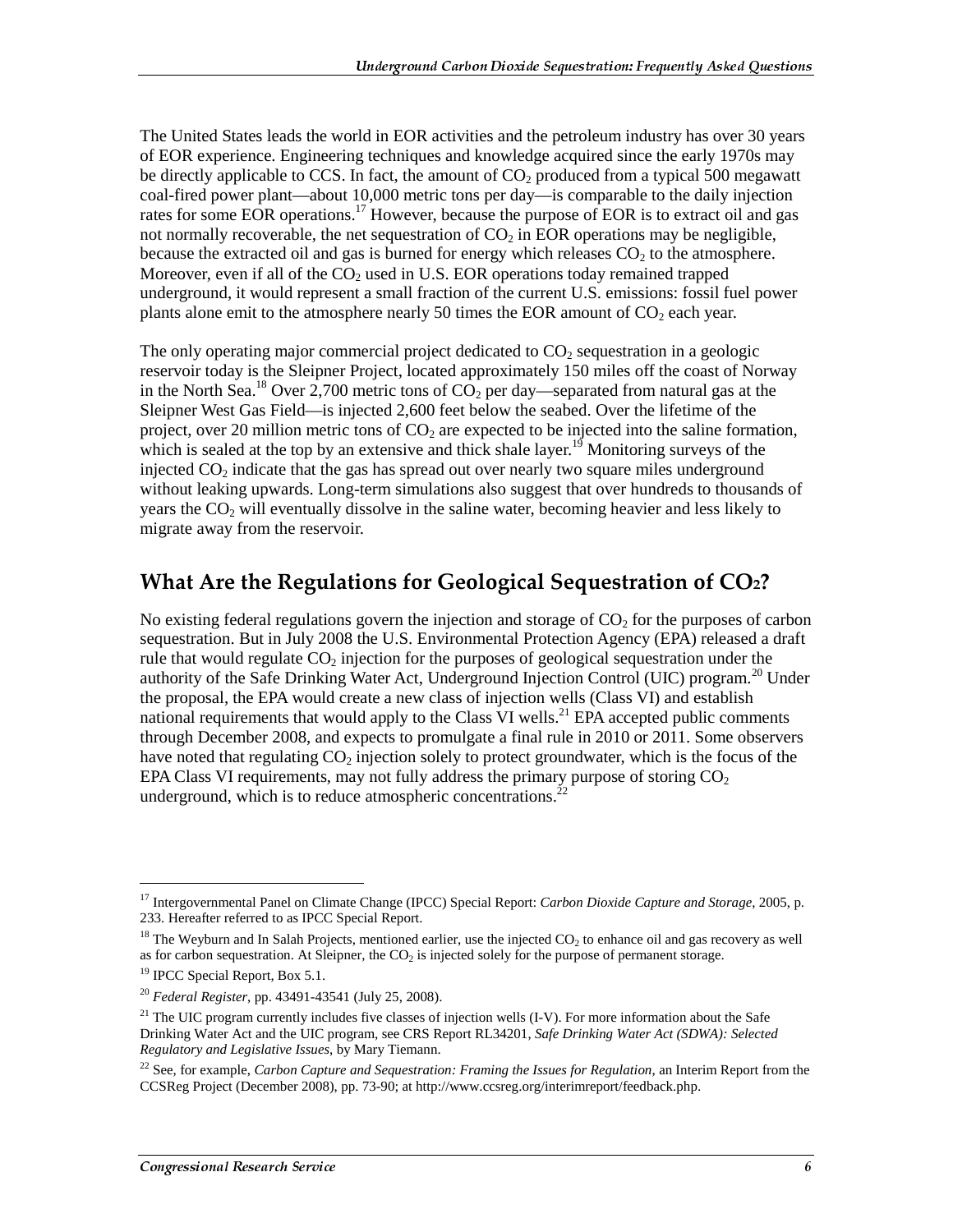Oil and gas operators that inject  $CO<sub>2</sub>$  for the purposes of EOR are regulated under the UIC program Class II wells. It is expected that they will continue to inject  $CO<sub>2</sub>$  using Class II wells unless the purpose of the injection changes from EOR to geological sequestration.

A few states are also moving ahead with state-level geological sequestration regulations for  $CO<sub>2</sub>$ . For example, Washington state has adopted rules coupling climate policy to geological sequestration of  $CO<sub>2</sub>$ , and Wyoming has defined rules for ownership of its pore space that could be used for  $CO<sub>2</sub>$  storage.

## What Could Go Wrong with Sequestering CO $_{2}$ Underground?

### Can CO2 Leak from Geologic Formations?

It is expected that the reservoir characterization process would rule out geologic formations that are too shallow, do not have adequate caprocks or other geologic seals, are intersected by permeable faults or fractures that might be pathways for escaping  $CO<sub>2</sub>$ , or are in tectonically active areas. Characterizing geologic reservoirs for the purposes of  $CO<sub>2</sub>$  sequestration is an ongoing research effort, and laboratory experiments, field projects, and modeling studies may reveal new challenges or breakthroughs. Abandoned oil and gas fields are often considered first targets for  $CO<sub>2</sub>$  sequestration to take advantage of the natural configuration of permeable reservoir and overlying caprocks. Oil and gas reservoirs trapped hydrocarbons for millions of years before wells drilled into the reservoir produced the petroleum. Conversely, oil and gas fields typically contain abandoned wells that may penetrate the target reservoir and potentially provide a continuous pathway from the reservoir to the surface. Any geologic sequestration project would likely identify old or abandoned wells and evaluate whether the wells had been properly plugged and sealed so as to prevent migration of  $CO<sub>2</sub>$  from below.

Large-scale injection tests planned for the next several years should also provide information that would be used to guide site selection for full-scale CCS operations in the future, especially for deep saline reservoirs and unmineable coal seams, which do not have the same level of engineering experience as oil and gas fields.<sup>23</sup> All of these considerations, however, do not rule out the chance that  $CO_2$  could leak from geologic formations. Even when  $CO_2$  is compressed and injected as a supercritical fluid, it will likely remain less dense than the surrounding fluid it displaces, and rise buoyantly to spread out laterally beneath the overlying caprock. Permeable cracks or other leaks in the caprock could allow the buoyant fluid  $CO<sub>2</sub>$  to migrate upward. How much could leak, over what duration, and what the effects might be are key questions.

### Can Injecting CO2 Underground Cause Earthquakes?

The possibility for earthquakes, or *induced seismicity*, resulting from underground injection of  $CO<sub>2</sub>$  must be considered in carbon capture and sequestration activities. Instances of induced seismicity from deep underground injection of hazardous waste, from oil and gas operations, and

http://www.netl.doe.gov/technologies/carbon\_seq/refshelf/project%20portfolio/2007/2007Roadmap.pdf.

<sup>&</sup>lt;sup>23</sup> U.S. DOE Carbon Sequestration Technology Roadmap and Program Plan (2007), p. 22; at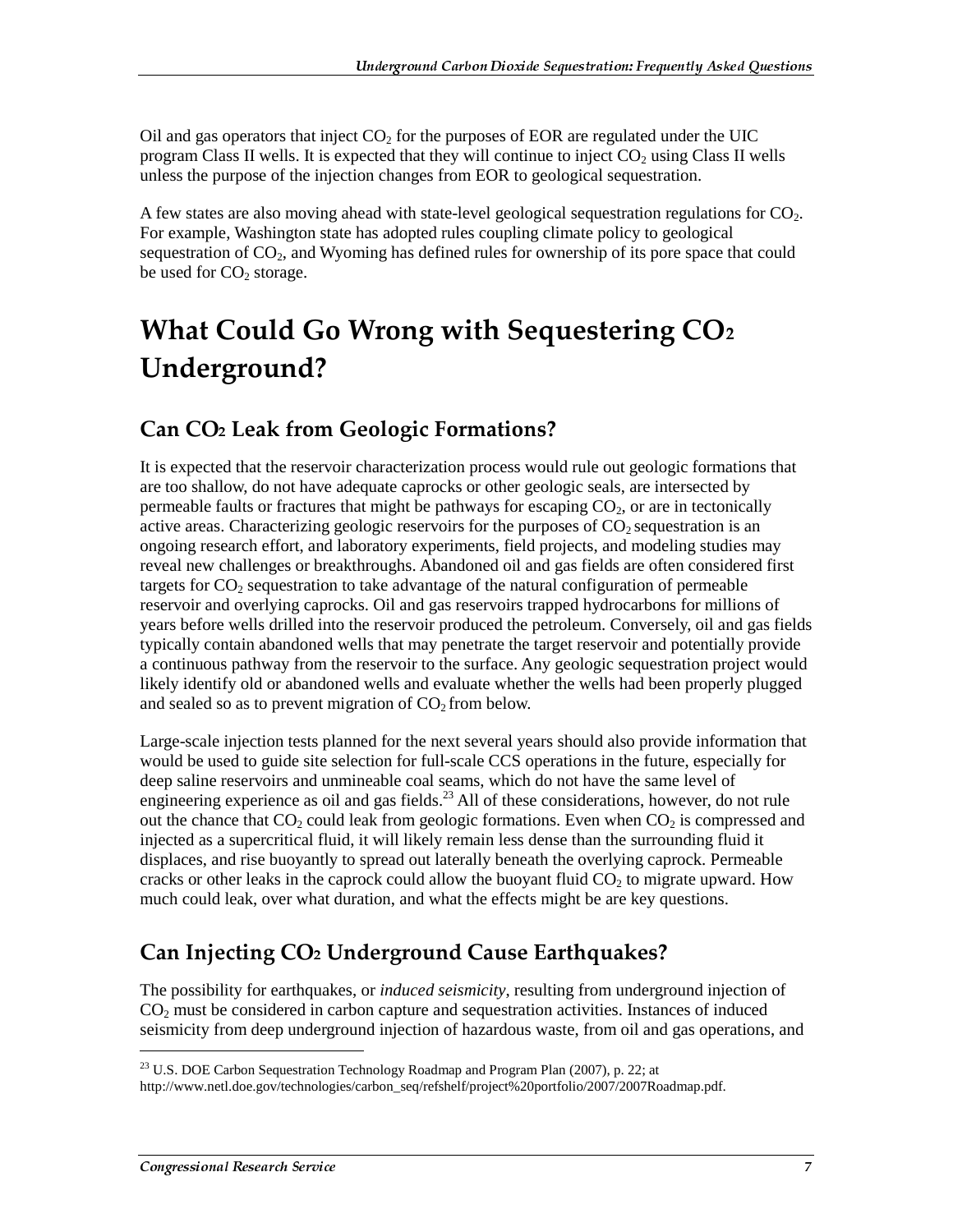from other activities have been documented in locations where the injected fluids interacted with previously existing faults. The most notable example in the United States occurred in the early 1960s when scientists recognized a relationship between earthquakes and the deep injection of hazardous waste fluids near the Rocky Mountain Arsenal northeast of Denver, CO.<sup>24</sup> The likelihood of induced seismicity from deep  $CO<sub>2</sub>$  injection is probably greatest in seismically active areas with a recent history of faulting and earthquakes.<sup>25</sup> The possibility of  $CO<sub>2</sub>$  injectiontriggered earthquakes has been recognized for some time; thus it is likely that precautions would be observed in the characterization of the potential  $CO<sub>2</sub>$  reservoir and in the regulatory structure governing  $CO<sub>2</sub>$  injection schemes. For example, the EPA's UIC program currently contains provisions addressing induced seismicity (40 C.F.R. 46.13 and 40 C.F.R. 46.68).

The most likely problem associated with induced seismicity would not be shaking hazards at the ground surface that are normally associated with earthquake-related damage. Rather, small earthquakes induced by  $CO<sub>2</sub>$  injection could fracture the rocks in the reservoir or, more importantly, the caprock above the reservoir. The EPA proposed rule for geologic sequestration (Class VI wells), discussed above, would require that owners or operators not exceed injection pressures that would induce seismicity and initiate or propagate fractures across the geologic seal or confining zone. Creating or reactivating permeable faults might provide a conduit for injected  $CO<sub>2</sub>$  to escape upwards from the sequestration formation through the caprock—if the fault extends through the entire caprock formation.

### Can CO2 Harm People?

A likely public concern would be the potential for large volumes of  $CO<sub>2</sub>$  to leak to the ground surface and accumulate in low-lying, inhabited areas.  $CO<sub>2</sub>$  is not toxic, flammable, or explosive (like methane or propane gas, for example), but if allowed to accumulate in enclosed spaces at high concentrations (e.g., 40,000 parts per million or more),  $CO<sub>2</sub>$  could displace oxygen and cause unconsciousness or asphyxiation.<sup>26</sup> If CO<sub>2</sub> leaks into the soil and root zone at high enough concentrations, it may also harm vegetation and crops. The chances of such high concentrations forming during  $CO<sub>2</sub>$  injection for CCS are remote, assuming the reservoir is well characterized, and "fast pathways" such as unidentified and abandoned wells, or unidentified permeable fractures and faults, do not intersect the injection site and connect to occupied, low-lying, unventilated structures. The chances are probably higher for small amounts of leakage during injection, or leakage over time, given the complexity of most geologic formations, although it is also likely that some reservoirs may never leak  $CO<sub>2</sub>$ .

#### What Is at Risk If CO<sub>2</sub> Leaks?

In addition to the remote chance for affecting human health directly, discussed above, another possible risk is the chance of  $CO<sub>2</sub>$  leakage into an aquifer used for drinking water or as a supply for agriculture. If that occurs, contaminants that may be contained in the injected  $CO<sub>2</sub>$  could pollute the drinking water supply. It is unlikely  $CO<sub>2</sub>$  would be injected close to a critical aquifer;

<sup>24</sup> J. H. Healy et al., "The Denver Earthquakes," *Science*, v. 161, no. 3848 (Sept. 1968), pp. 1301-1310.

<sup>&</sup>lt;sup>25</sup> Joel Sminchak and Neeraj Gupta, "Aspects of Induced Seismicity and Deep-Well Sequestration of Carbon Dioxide," *Environmental Geosciences*, v. 10, no. 2 (2003), pp. 81-89.

 $^{26}$  40,000 ppm is the value listed as immediately dangerous to life and health (IDLH) by the National Institute for Occupational Safety and Health. See http://www.cdc.gov/niosh/idlh/intridl4.html.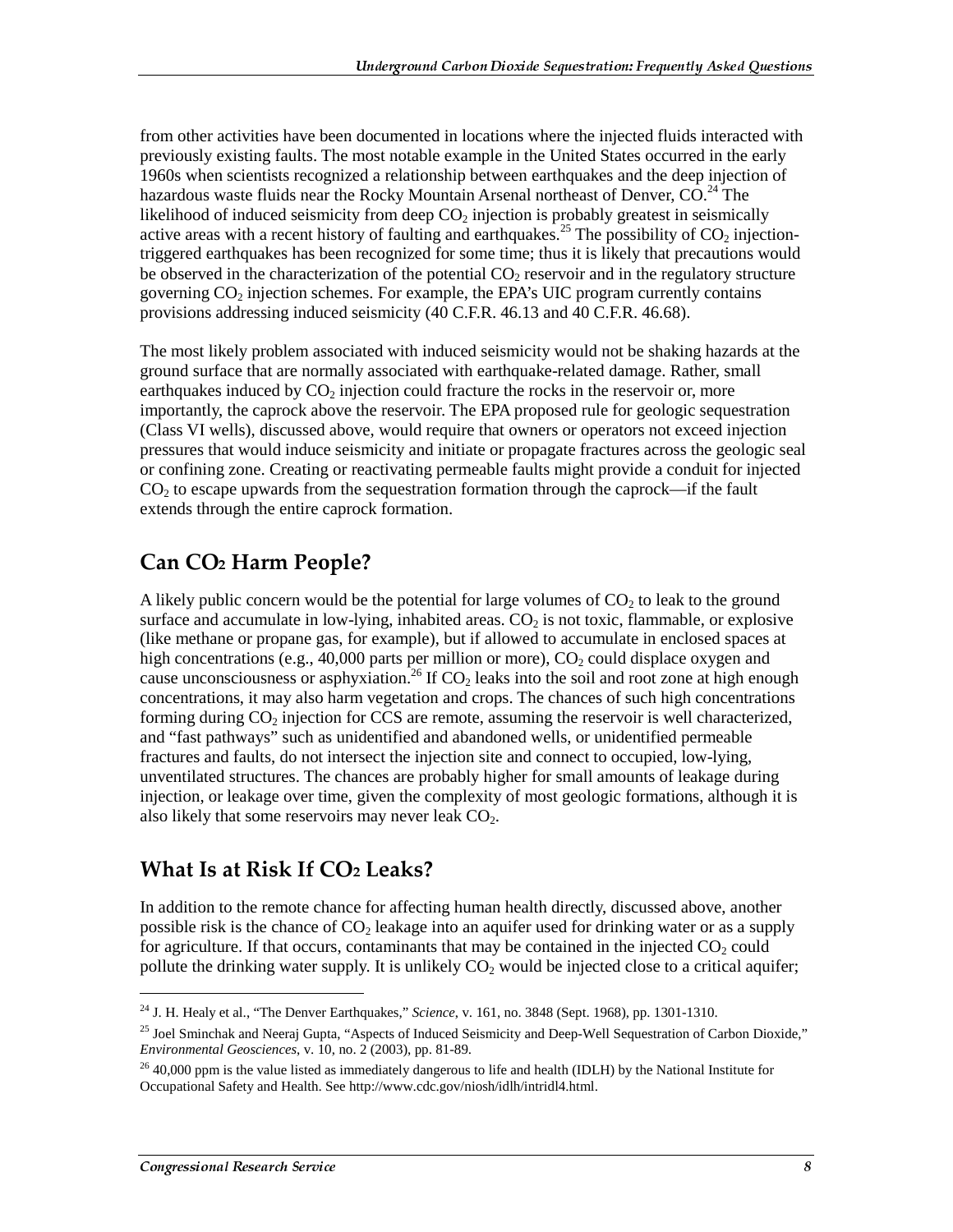it would likely be injected deep enough so that the possibilities of upward leakage are fairly remote. The same precautions would apply: adequate caprock, deep reservoir, lack of "fast pathways" to the aquifer, as well as engineering expertise to inject the  $CO<sub>2</sub>$  without "overpressuring" the reservoir, which could create fractures or increase the chances of leakage around wells. Over the lifetime of an injection project, the chances of the injected  $CO<sub>2</sub>$ encountering unidentified faults or fractures in the reservoir may increase, as the  $CO<sub>2</sub>$  disperses laterally from the injection point and fills pore spaces throughout the geologic formation. However, the pressure of the injected  $CO<sub>2</sub>$  also decreases laterally from the injection point, so that the likelihood of large releases over a short timespan also decreases with distance from where the  $CO<sub>2</sub>$  is injected. Some observers conceptualize the risk of leakage as increasing to a peak during the injection phase, and then decreasing after injection stops as the  $CO<sub>2</sub>$  becomes more permanently trapped in the subsurface over time.<sup>27</sup>

Injecting  $CO<sub>2</sub>$  into saline formations lowers the pH (increases the acidity) of the formation water. More acidic waters may dissolve minerals in the formation such as calcium carbonate and release metals, such as iron and manganese, or other elements contained within those minerals. The increased acidity could also increase the permeability of the formation, allowing the injected  $CO<sub>2</sub>$ to migrate more readily. Initial results from injection experiments that observed this process seem to indicate that the reservoir integrity remained intact and  $CO<sub>2</sub>$  did not leak.<sup>28</sup> Additional injection experiments may help understand whether increased acidity following  $CO<sub>2</sub>$  injection is a significant issue.

#### How Would Leaks Be Detected?

Geophysical techniques, such as seismic imaging, have been used at the Sleipner sequestration project, discussed above, to map the shape of the  $CO<sub>2</sub>$  plume at depth and plot its migration over time as  $CO<sub>2</sub>$  is injected. These techniques could be useful for detecting leakage from the reservoir, especially if the  $CO<sub>2</sub>$  concentrations were high enough to distinguish them from the saline formation water, although seismic monitoring could be costly compared to other techniques. To help detect leaks around wells, or into nearby structures or dwellings, tracer compounds—which are detectable at very low concentrations—could be added to the injected  $CO<sub>2</sub>$  and then monitored.<sup>29</sup> If shallow aquifers are a concern, monitoring wells can be installed above the  $CO<sub>2</sub>$ sequestration reservoir, and below the drinking water aquifer, to measure changes in pressure, temperature, and chemistry that may indicate  $CO<sub>2</sub>$  is escaping the reservoir. Also, changes to vegetation at the ground surface could be monitored over time, which may indicate  $CO<sub>2</sub>$  leakage into the soil from below.

The terms *measurement*, *monitoring*, and *verification* (or MMV) are typically used to describe the plan, system, and tools for characterizing the subsurface reservoir and for detecting changes throughout the injection, closure, and long-term care phases of a geologic sequestration project. There is no universal agreement on the specific elements that should be included in MMV for all large-scale geologic sequestration projects. Because the geology varies from site to site, a different set or combinations of techniques may be required for each project.

<sup>27</sup> World Resources Institute, *CCS Guidelines: Guidelines for Carbon Dioxide Capture, Transport, and Storage*, Washington, DC: WRI (2008), p. 55.

<sup>&</sup>lt;sup>28</sup> Y. K. Kharaka et al., "Gas-water interactions in the Frio Formation following  $CO_2$  injection: implications for the storage of greenhouse gases in sedimentary basins," *Geology*, v. 34, no. 7 (July 2006), pp. 577-580.

 $^{29}$  Similarly, chemicals added to propane or natural gas are "tracers" detectable by smell that could indicate leaks.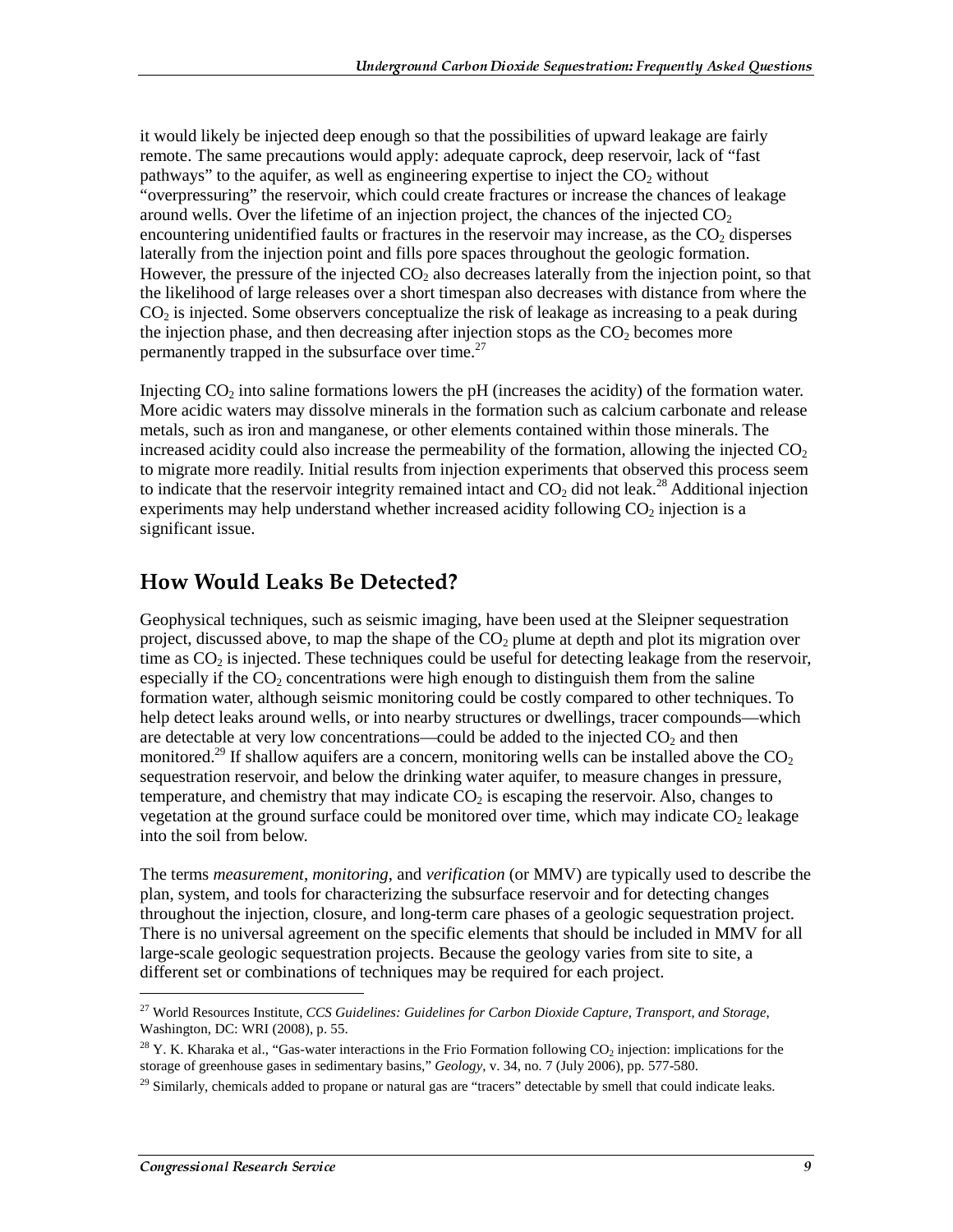### How Long Will CO2 Stay Underground?

When  $CO<sub>2</sub>$  is injected into an oil and gas reservoir or a deep saline formation, it is expected to occupy some portion of the pore space, and displace the saline water, oil, gas, or some combination of the natural formation fluids. Initially, the injected  $CO<sub>2</sub>$  would occupy the pore space as a liquid or supercritical fluid, as discussed above, and remain in the geologic formation unless one or more of the possible leakage scenarios outlined above occurs. This is commonly referred to as *volumetric storage*.

Over hundreds or thousands of years, however, the injected  $CO<sub>2</sub>$  would start to dissolve into the formation fluids, further decreasing its chances of leaking out of the reservoir. This is known as *solution storage*. Solution storage would effectively trap the CO<sub>2</sub> underground for a long time, but the rate at which  $CO<sub>2</sub>$  dissolves into the saline water decreases as the salinity increases;  $CO<sub>2</sub>$ would dissolve only very slowly in deep, highly saline formations.

CO2 injected into coal seams could be tightly bound, or *adsorbed*, onto the coal surfaces, and would likely stay bound to the coal for a long time unless further disturbed. Studies indicate that  $CO<sub>2</sub>$  could displace methane (and the methane recovered at the surface) which occurs naturally in many coal seams. Other studies indicate that injecting  $CO<sub>2</sub>$  into coal seams may cause the coal to swell, however, which could reduce the permeability of the coal seam and limit its effectiveness for sequestering large amounts of  $CO<sub>2</sub>$ .<sup>30</sup>

Injecting  $CO<sub>2</sub>$  into deep flood basalts, such as those found in the Columbia River Plateau occupying portions of Washington, Oregon, and Idaho, may cause the minerals in the basalt to react with the CO<sub>2</sub> and form solid minerals (known as *mineral storage*). The minerals would likely stay underground in the flood basalts for thousands to millions of years, essentially trapping the injected  $CO<sub>2</sub>$  for geologic time. Flood basalts are attracting attention for  $CO<sub>2</sub>$ sequestration in part because of their potential for mineral storage, and because basalts commonly possess good porosity and permeability. However, unlike oil and gas reservoirs and deep saline formations, which form in sedimentary basins and are often overlain by impermeable cap rocks, flood basalts are composed of multiple layers of erupted lava flows. Lava flows may not provide the same degree of geologic seal as sedimentary rocks, like shales. Of possible concern is whether the injected  $CO<sub>2</sub>$  will have sufficient time to react with the basalts and form stable minerals before the  $CO<sub>2</sub>$  migrates to the surface.

#### What Happens to Reservoir Fluids Displaced by Injected  $CO<sub>2</sub>$ ?

In most of the depleted oil and gas reservoirs and deep saline formations under consideration for geologic  $CO<sub>2</sub>$  sequestration, saline water or brine occupies the pore spaces in the reservoir. Carbon dioxide injected as a supercritical fluid would likely displace some portion of the brine (volumetric storage), which means that the displaced brine would flow elsewhere. Where and how fast the brine would flow, and how much would be displaced, depends on the characteristics of the formation, including its porosity and permeability, as well as how much  $CO<sub>2</sub>$  is injected. In large potential  $CO<sub>2</sub>$  reservoirs, such as the Mt. Simon sandstone that underlies parts of Ohio, Pennsylvania, and Illinois, the amount of brine displaced would likely be small relative to the

<sup>&</sup>lt;sup>30</sup> X. Cui, R. M. Bustin, and L. Chikatamarla, "Adsorption-induced coal swelling and stress: Implications for methane production and acid gas sequestration into coal seams," *Journal of Geophysical Research*, vol. 112, B10202 (2007).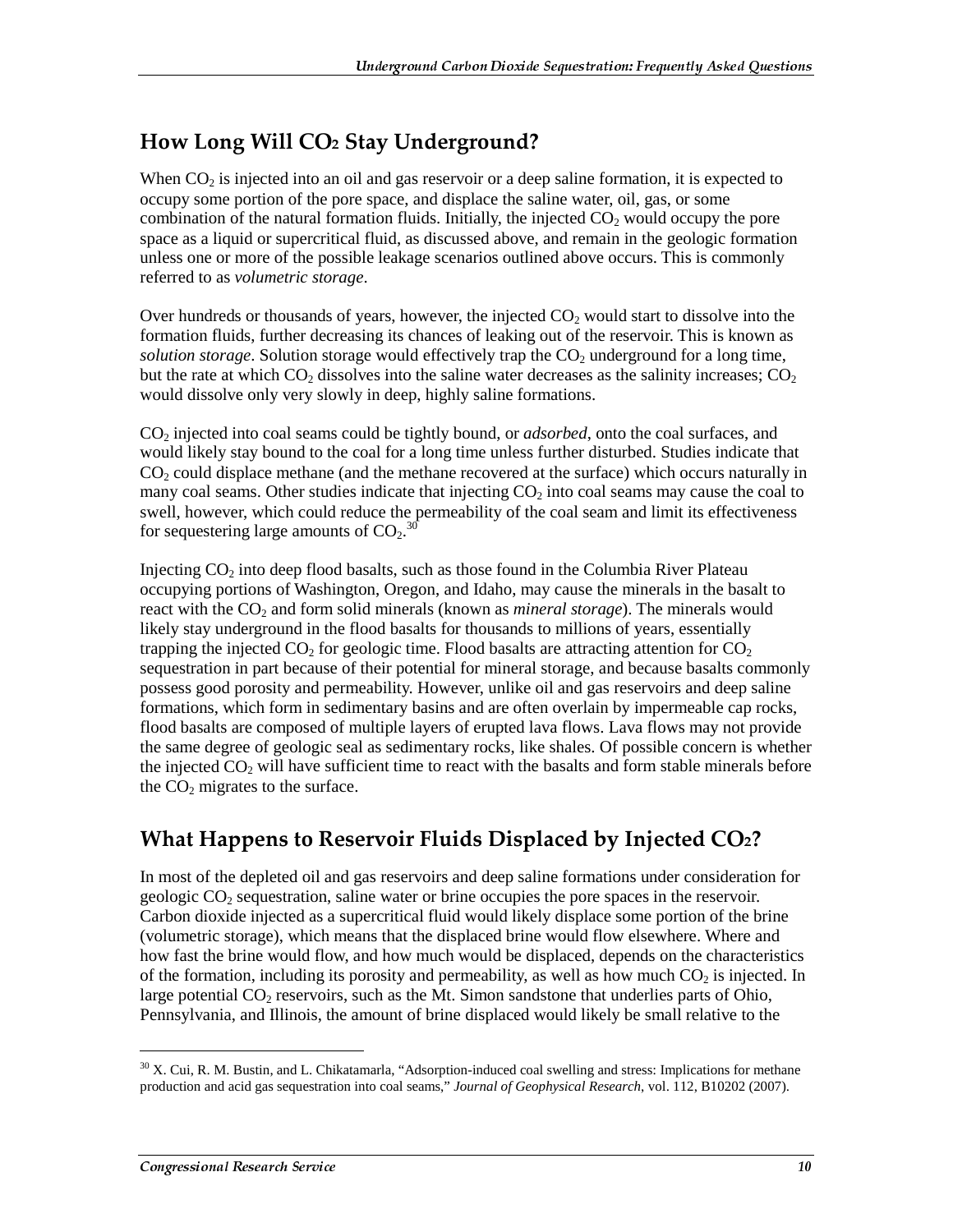huge volume contained throughout the formation. In those cases, the likelihood of substantial migration of brine outside the formation is relatively small. For formations with less volume, relatively greater amounts of brine would be displaced compared to the initial volume in the reservoir. Any risk to underground sources of drinking water from the displaced brine would depend, in part, on proximity of the boundary of the  $CO<sub>2</sub>$  reservoir to a freshwater aquifer. It is likely that reservoir characterization prior to injection, as well as monitoring during the injection phase, would provide needed information on the likelihood of brine migration into a drinking water source. After injection ceases, the likelihood of additional brine migration decreases rapidly as the added pressure from the injected  $CO<sub>2</sub>$  dissipates, and as  $CO<sub>2</sub>$  dissolves into the formation brine.

## What Is the Status of U.S. Demonstration Projects for Underground CO2 Sequestration?

Beginning in 2003, DOE created seven regional carbon sequestration partnerships to identify opportunities for carbon sequestration field tests in the United States and Canada.<sup>31</sup> The regional partnerships program is being implemented in a three-phase overlapping approach: (1) characterization phase (from FY2003 to FY2005); (2) validation phase (from FY2005 to FY2009); and (3) deployment phase (from FY2008 to FY2017).<sup>32</sup> According to the 2008 Carbon Sequestration Atlas, the first phase of the partnership program identified the potential for sequestering over  $3,000$  GtCO<sub>2</sub> across the United States and parts of Canada.

The third phase, deployment, is intended to demonstrate large-volume, prolonged injection and  $CO<sub>2</sub>$  sequestration in a wide variety of geologic formations. According to DOE, this phase is supposed to address the practical aspects of large-scale operations, presumably producing the results necessary for commercial CCS activities to move forward. On November 17, 2008, DOE announced it was awarding the seventh, and last, award for the large-scale carbon sequestration projects under phase three of DOE Carbon Sequestration and Technology Roadmap and Program Plan.<sup>33</sup> DOE has now awarded funds totaling \$457.6 million (an average of \$65 million per project) to conduct a variety of large-scale injection tests over several years. In addition to DOE funding, each partnership also contributes funds ranging from 21% to over 50% of the total project costs. $34$ 

<sup>&</sup>lt;sup>31</sup> The seven partnerships are Midwest Regional Carbon Sequestration Partnership; Midwest (Illinois Basin) Geologic Sequestration Consortium; Southeast Regional Carbon Sequestration Partnership; Southwest Regional Carbon Sequestration Partnership; West Coast Regional Carbon Sequestration Partnership; Big Sky Regional Carbon Sequestration Partnership; and Plains CO<sub>2</sub> Reduction Partnership; see http://www.fossil.energy.gov/programs/ sequestration/partnerships/index.html.

<sup>&</sup>lt;sup>32</sup> DOE Carbon Sequestration Technology Roadmap and Program Plan 2007, p. 36.

 $33$  DOE awarded \$66.9 million to the Big Sky Carbon Sequestration Partnership. See http://www.fossil.energy.gov/ news/techlines/2008/08059-DOE\_Makes\_Sequestration\_Award.html.

<sup>&</sup>lt;sup>34</sup> For more information about specific sequestration projects, see the DOE Carbon Sequestration Regional Partnerships website, at http://www.fossil.energy.gov/programs/sequestration/partnerships/index.html.